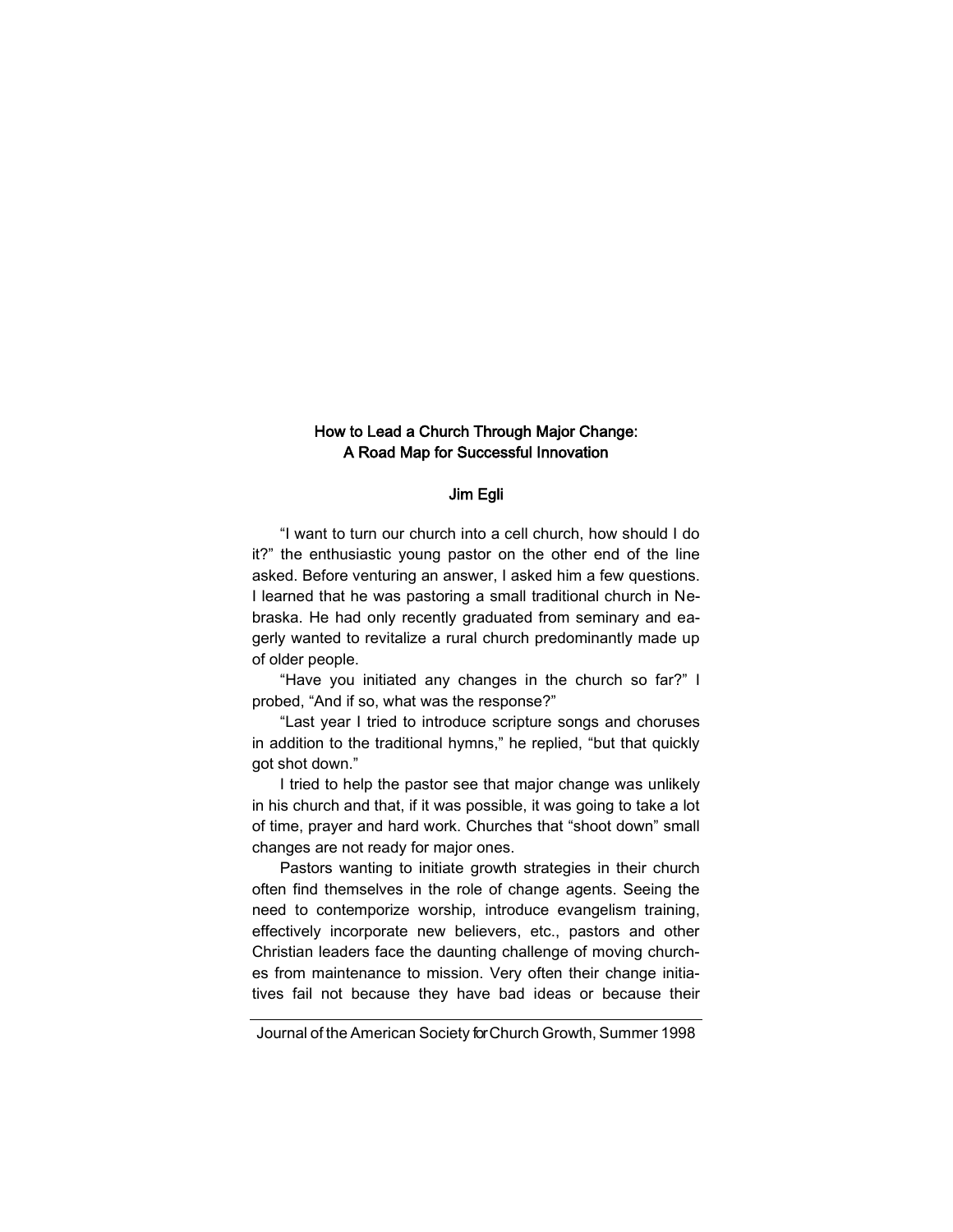church members are "unspiritual," but because they do not understand the dynamics of effective change leadership.

Fortunately, extensive studies have been done on organizational change that can greatly help the would-be change agent. Research on change has yielded many practical insights. Unfortunately, most pastors and other Christian leaders are unaware of this research because it is found in publications in the fields of communication, business and education.

Organizational change theory in the past has traditionally dealt with what researchers and consultants call "Organizational Development." More recently as the pace of change has been accelerated by rapid progress in electronic technology, proliferating mass media, expanding global communication and economic competition, a new sphere of research and planned change called "Organizational Transformation" has emerged.<sup>1</sup> In contrast to traditional Organizational Development that had emphasized the incremental improvement of existing structures, Organizational Transformation looks at how corporations and other establishments can totally reinvent themselves in order to survive and thrive in today's changing world. Organizational Transformation looks at change at a deeper level. In terms of change in the church, this level of planned change include something like a major reorientation of the church involving, for instance, going from a traditional to a seeker-targeted model of ministry.

This article will draw from literature in Organizational Development and Organizational Transformation as well as other areas of communication research such as the Diffusion of Innovations to give you practical insights on planned change. In particular I want you to understand the process of change. Research from a variety of disciplines has reached the same conclusions: that successful planned changed generally proceeds through a logical and predictable sequence.

# Understanding the Process of Change

Major changes take time. In order to be welcomed and internalized within a church, new concepts and methods must overcome obstacles, meet real needs and become part of the estab-

Journal of the American Society for Church Growth, Summer 1998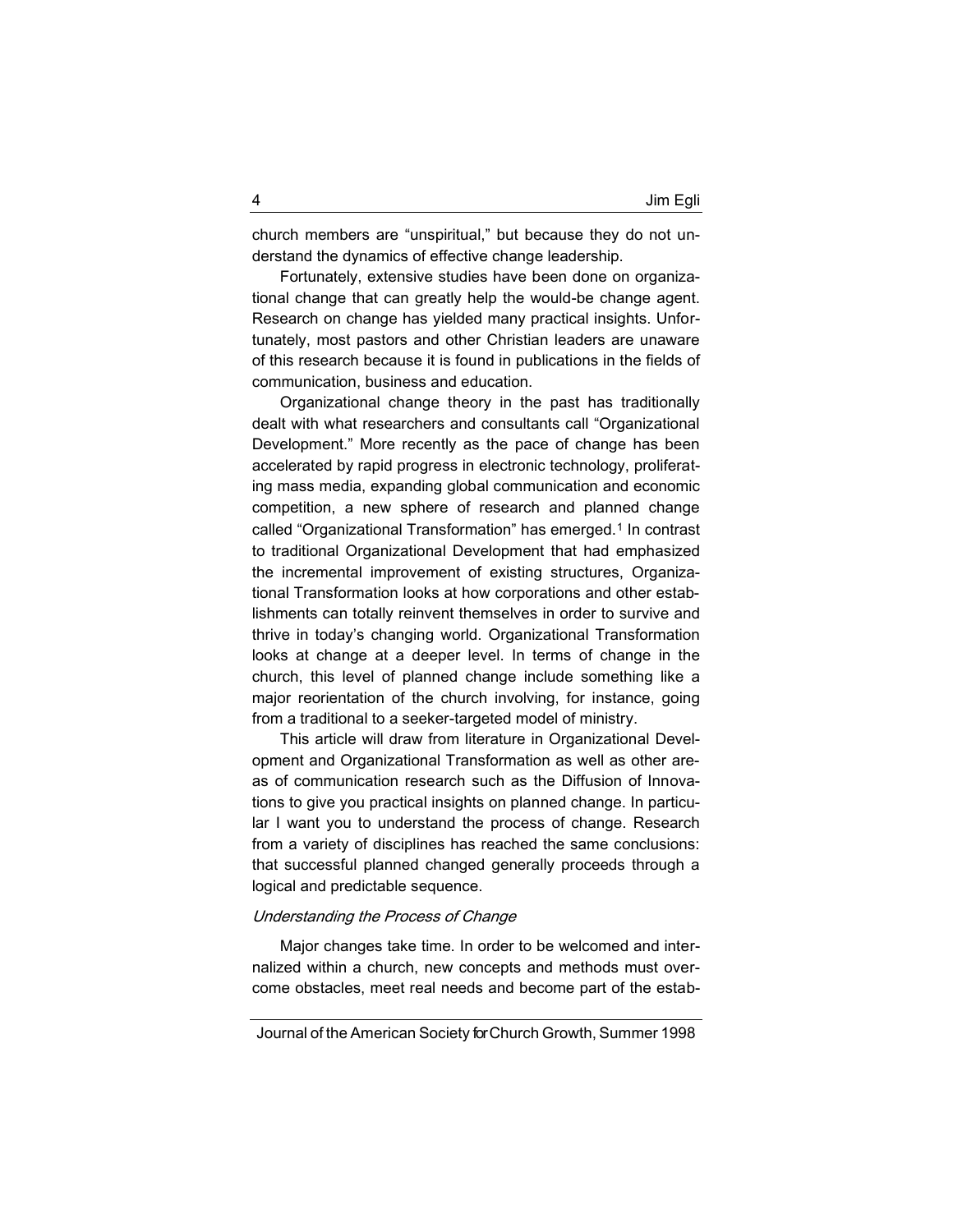lished order. Even when changes are embraced and clearly seen as advantageous it is very easy for things to revert to old patterns. How can you make sure that your new idea will be accepted and integrated within the life of a church? Understanding the total process of change will help you know where to start, how to proceed and what needs to be done at each point along the way. Two particularly helpful books on the process of planned change are The Change Agent's Guide, by Ronald Havelock (Englewood Cliffs, NJ: Educational Technology Publications, 1995) and Leading Change, by John P. Kotter (Boston: Harvard Business School Press, 1996). The first book is written primarily to address change in educational settings and the second deals with change in the business world. It is encouraging that Havelock's book addresses schools because, while change might be harder in churches than it is in corporate settings, change in educational institutions is probably just as challenging as in the church. Both books are very practical and applicable. If you can only get one of them though, buy Kotter's. It is superb and easier to find. Kotter repeatedly emphasizes the differences between management and leadership and the fact that it is leadership, far more than management, that makes change possible. The book then describes the leadership that is required in the eight stages of change that Kotter identifies.<sup>2</sup>

- 1. These eight stages are:
- 2. Establishing a sense of urgency.
- 3. Creating a guiding coalition.
- 4. Developing vision and strategy.
- 5. Communicating the change vision.
- 6. Empowering employees for broad based-action.
- 7. Generating short-term wins.
- 8. Consolidating gains and producing more change.
- 9. Anchoring new approaches in the organization's culture.

Almost all failed change efforts can be traced to the fact that one or more of these stages was omitted or botched. Drawing from Kotter's book and other sources I want to explain these stages to you and the most important elements of each stage. As you read about them I encourage you to reflect on past or cur-

Journal of the American Society for Church Growth, Summer 1998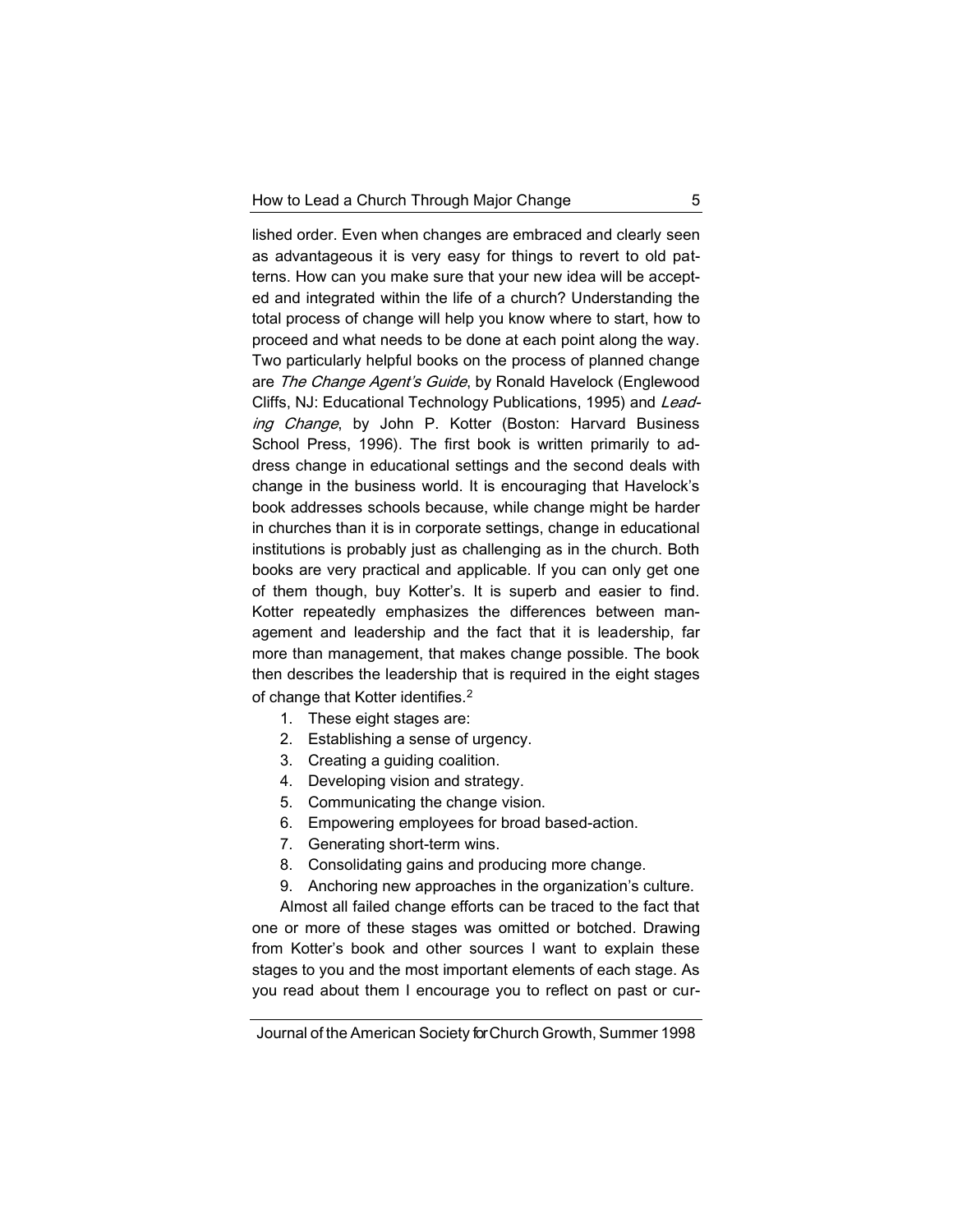rent change projects and how the principles apply to situations you have experienced or are now experiencing.

As Christian change agents considering Kotter's stages of change, we must also recall the Bible's emphasis on timing. Change must be done with both boldness and sensitivity. There must be, above all, a hearkening to the voice of God, His purposes and timing. When Moses first felt an impulse to deliver his people he took matters into his own hands and ended up killing an Egyptian. Frustration can be good because it moves us out of our predetermined rut. But when we act in frustration alone and not in response to God's voice, like the young Moses we will bring destruction and not life.

In Ecclesiastes 3:1-3 we are told, "There is a time for everything, and a season for every activity under heaven: a time to be born and a time to die, a time to plant and a time to uproot, a time to tear down and a time to heal...." The rhythm of life suggested in that passage also implies that there are times for change and times to leave things along. The insights shared in this article will do you little good if you are not in touch with God and acting in obedience to His voice. If you are, however, these principles will help you see situations more clearly and implement change that is more effective and more sensitive to the needs of church members.

### Stage 1—Establish a Sense of Urgency

Overcoming the inertia of business-as-usual requires a strong sense of urgency. Although it is sometimes possible to begin a change process before a fair level of discontent has been produced, the change effort will probably stall two or three stages down the road and things will revert to the status quo if there is not a strong conviction that things must change. Of course, not everyone must embrace this conviction but there must be a strong core within the church who are willing to put themselves behind the new changes and see them through the obstacles that they will inevitably face.

Kotter's book outlines what business leaders can do to create a sense of urgency: setting ambitious goals, highlighting

Journal of the American Society for Church Growth, Summer 1998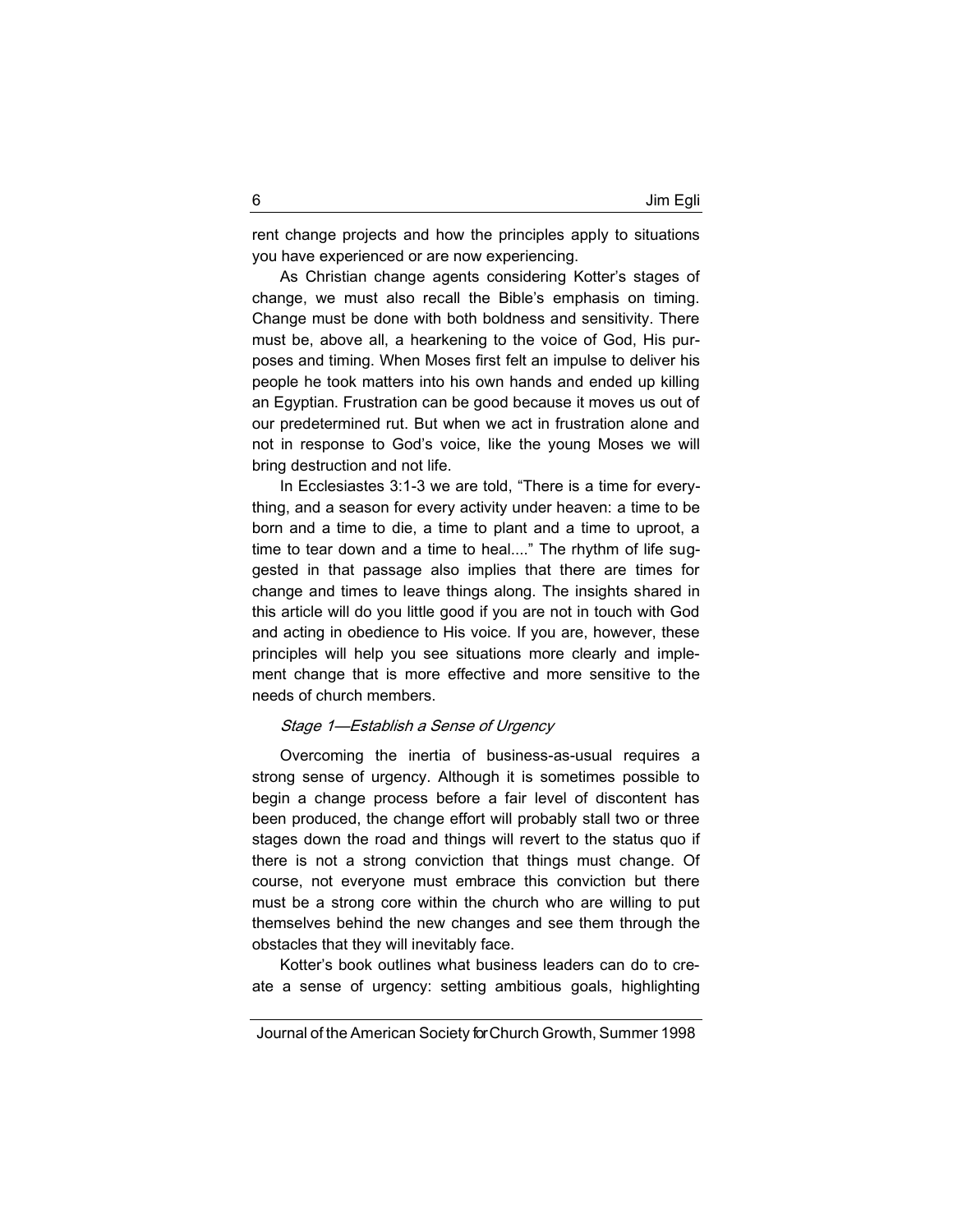competitors gains, broadcasting valid customer complaints, tying employees wages to new quality control standards, etc. Likewise, the Christian leader guiding a church through change should realize that simply waiting for a sense of urgency is often not enough. Sometimes urgent situations go unrecognized by members. A pressing need for change can be proactively created through leadership initiative.

For example in the small church that I began pastoring when I was in seminary, the church had experienced an extremely slow but prolonged decline. Attendance had dropped by an average of one person a year over a period of about 30 years. This change was hardly detectable to long-term members. There was no sense of urgency. But when we charted the trend and projected it ten years into the future it was apparent that the church's days were numbered if there was not change. Some members pointed to the fact that their children were leaving our small community to go to college and never returning. But when we dug up the census figures for the surrounding towns and school districts it was obvious that the community itself was not shrinking and that there were many people in the area that needed Christ. Find the statistics and stories that illustrate the need for change and communicate them clearly and repeatedly. If you are a pastor, don't write only glowing pastoral letters in your communication. If your church is growing but only through transfer growth, realistically point out that in fact no kingdom growth is occurring.

Havelock points out that there are always concerns latent within a system. "All human systems are unfulfilled, incomplete, or lacking in some ways."<sup>3</sup> As a change agent you should listen to these latent concerns. For example, careful listening in your church may reveal a high felt need for a quality youth ministry. This may guide the way that your particular innovation is to be implemented or communicated. Or it may show you that change in your church should begin in a different area than you at first anticipated.

Realize that a sense of urgency must be in place for any major change initiative to ultimately succeed. Sometimes this can

Journal of the American Society for Church Growth, Summer 1998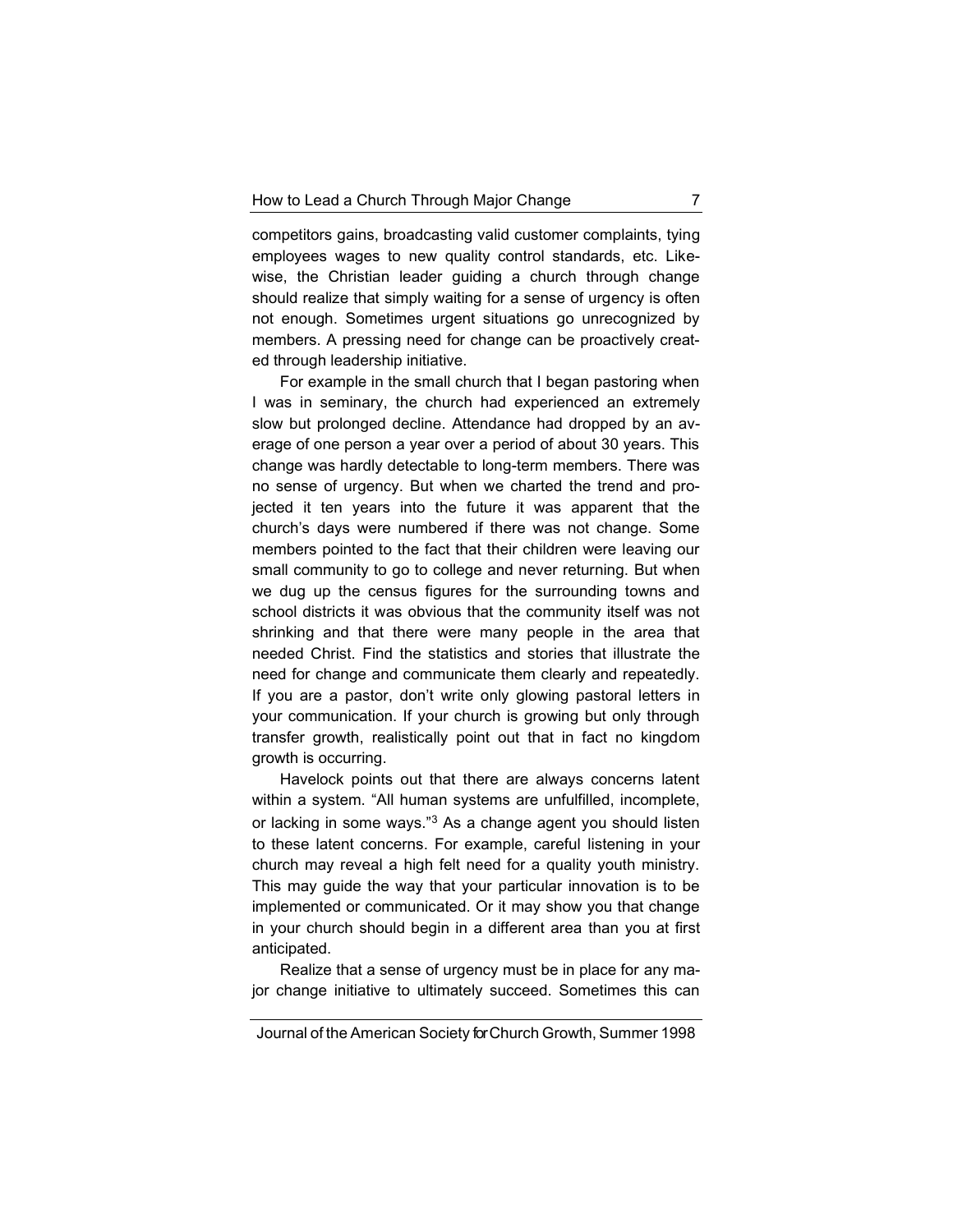be created by clearly, creatively and repeatedly communicating needs that members are unaware of. At other times, you can uncover and tie into felt needs that are already in place.

### Stage 2—Create a Guiding Coalition

Successful change is always guided by a team of people. The new concept may begin with a single leader but if it does not come to be shared by an influential group of individuals who see it through to implementation, it will consistently fail. Kotter calls this group the "guiding coalition." In my consulting work with churches I call this group the "dream team." The word "dream" implies that they must brainstorm, pray together and discern God's vision for the church. The word "team" communicates that they must work together using their combined gifts and influence to put the new plan into action.

There are three steps to developing this team according to Kotter.<sup>4</sup> Here they are and what I see them involving for change agents in the church.

1. Find the right people. They must be people who have high credibility and influence. There should also be a mix of leadership and management gifts. Individuals with leadership gifts are those who can set a direction and make things happen. Managers are those who can organize and follow-through on the plans that are made. Leadership gifts are especially crucial. How can you tell who has leadership gifts? Look at their past experience. Look for individuals who either in the church or in other areas of their lives have directed and successfully initiated new endeavors. Sometimes the established leadership group, such as the elders or deacons, within the church can be the dream team. But this is unusual because often this group does not have the time and energy necessary and may not be composed of visionary individuals. Such a group, however, must bless and endorse the guiding coalition that initiates change and also have representation in the group that can act as a relational bridge and advocate for the dream team. It is often helpful to bring in an outside person at strategic points who can serve as a consultant and guide for the planning and implementation process.

Journal of the American Society for Church Growth, Summer 1998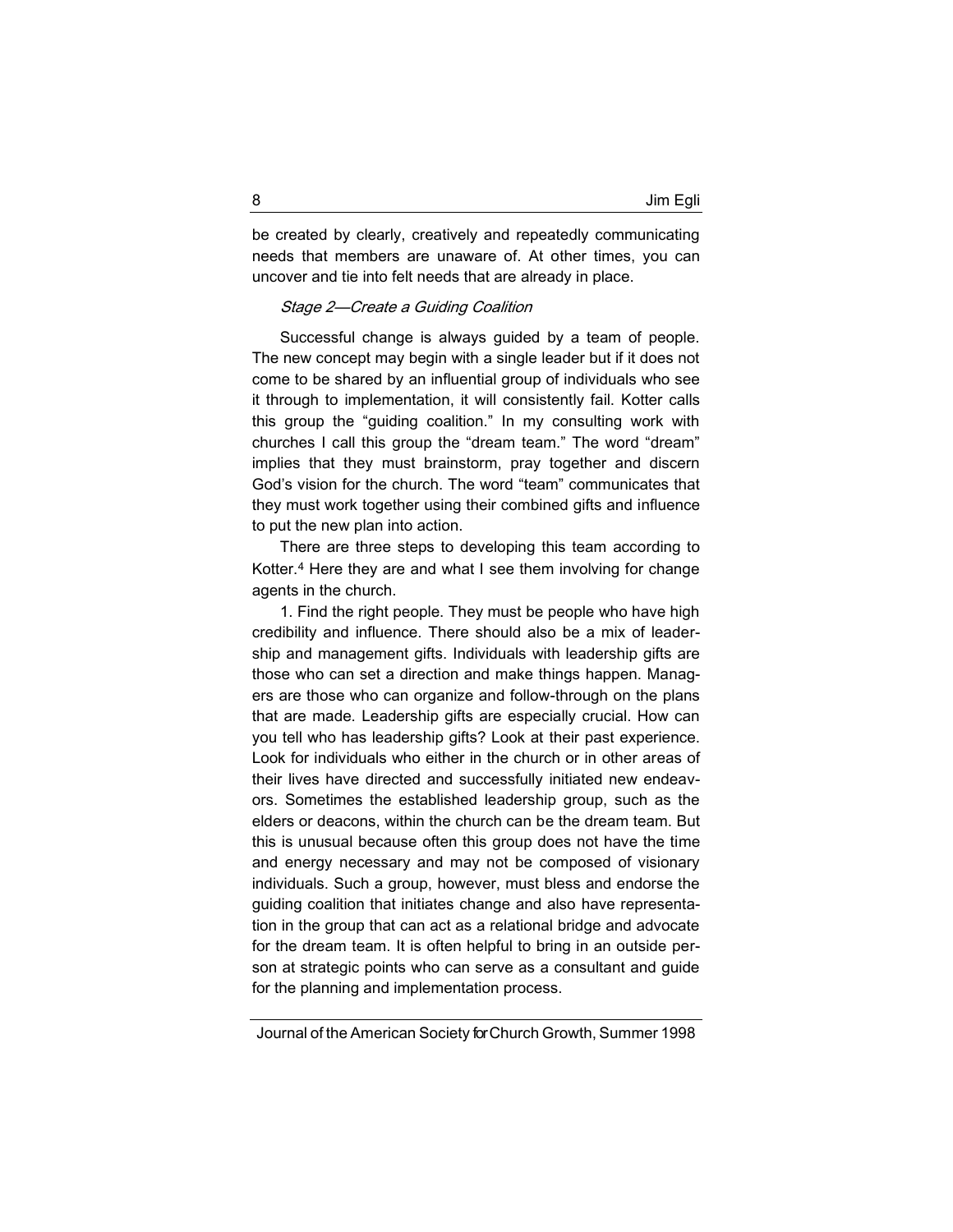2. Build trust. The members of this vision team must know and trust one another. It is not enough for them to have a relationship with the pastor or leader. To function together they must be knit together relationally. This is best accomplished through planning retreats. Ideally these retreats should involve overnight get-aways at off-sight locations like a camp or summer cabin. The focus of these retreats should be honest sharing, praying and planning for the future. They should include mixing people up in smaller groups to pray and brainstorm in order to maximize personal contributions and ownership. There can also be informal times of sharing over meals and in the evenings. Times of informal sharing about personal goals and shared recreational activities can help build the cohesiveness necessary for team success.

3. Develop a common goal. Although the initial change agent will have a rough vision, it will often be incomplete and unfocused. This is good because it allows the broader team to shape it and create ownership. In a congregational setting it is also crucial to get feedback from the broader church on what their needs, hopes and frustrations are. As Havelock cautions, "The testimony of countless change agents suggests that ... outside forces are almost invariably underrated in the early stages of a project."<sup>5</sup> Members of the broader church are going to want a sense of input and involvement in any significant project. Their input can be gained through surveys and strategic informal interaction with key power people. This input can and should inform the vision and its plans but it must not be seen as its ultimate determinant. Vision does not come from large groups or committees. It proceeds from God's heart and is communicated to the hearts and minds of key leaders and the guiding team as they pray, dream and take responsibility for the vision.

## Stage 3—Develop a Vision and a Strategy

Once a sense of urgency is created and a guiding coalition has been formed it is time to hammer out the vision and its strategy. It is hard to over-emphasize the first two stages. Many change agents anxious to get to the task at hand attempt to start

Journal of the American Society for Church Growth, Summer 1998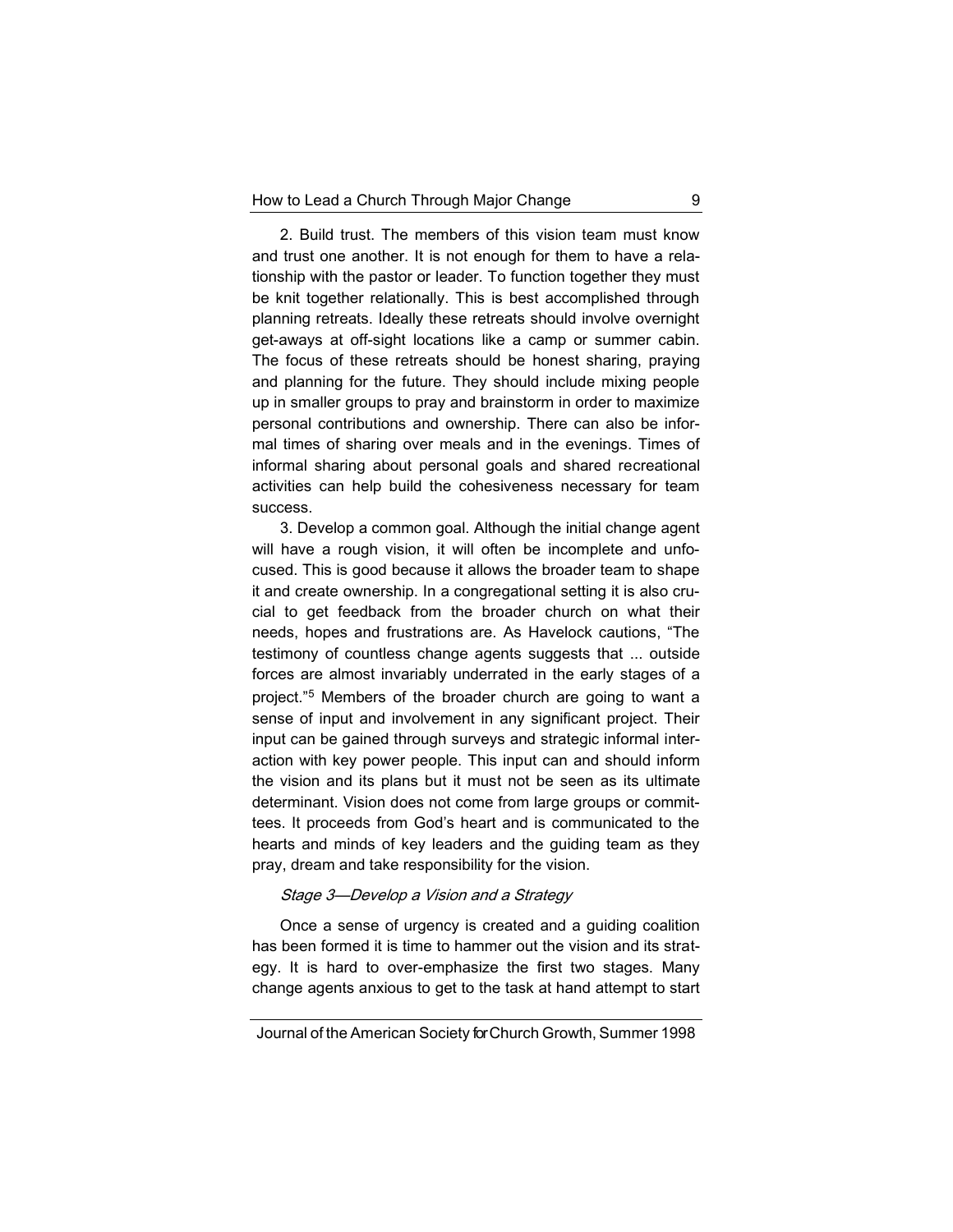at stage three. This is a big mistake! It may look easier and faster, but if a compelling urgency and an influential team are not in place the rest of the project is doomed to failure and irrelevance. Assuming that those two components are in place, though, the vision must now be clarified in a compelling, understandable way.

What is an effective vision? Kotter outlines six characteristics: $6$ 

- 1. Imaginable: It conveys a clear picture of the future.
- 2. Desirable: The new vision is appealing to all concerned parties.
- 3. Feasible: It is realistic and attainable.
- 4. Focused: It is clear enough to guide decisions.
- 5. Flexible: It is stated generally enough to allow individual initiative and alternative responses in light of changing circumstances.
- 6. Communicable: It is easy and can be explained in less than five minutes.

A church's vision should not be confused with their mission statement. Mission statements are often very short and memorisable, sometimes only one or two sentences. A church's expressed vision is likely to be a sizeable paragraph. Besides saying what a church's purpose is, it will give some specific directives on how the purpose will be achieved. It is not the place for detailed plans nor is it the place for glowing generalities. A balance must be struck. There must be clear direction that can guide decisions, laying the ground work for strategy, planning and budgets that must then follow.

Developing a clear, compelling and communicable vision is hard work and takes a lot of time. That is why the urgency level must be high or the process will be short-circuited. The process often involves two steps forward and one step back.

How do you arrive at this vision? Kotter says a logical starting point is for one person to sketch out their own personal thoughts on a vision for the future. This gives the team a beginning point, from there they can brainstorm, refine, argue and share. It is sometimes a messy process but it is crucial.

Journal of the American Society for Church Growth, Summer 1998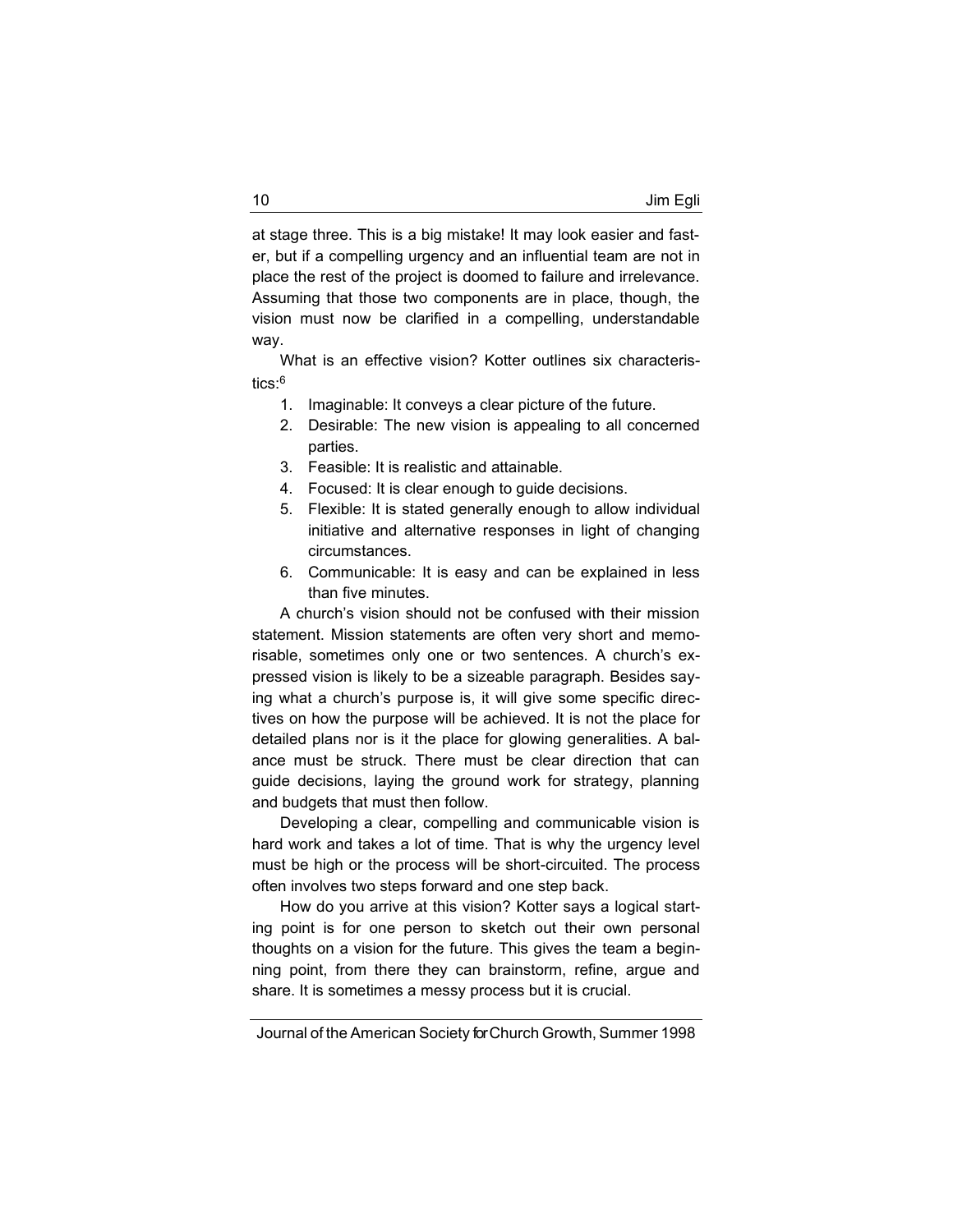In working with churches I recommend that the leadership discuss significant factors that God has spoken into the church in the past. For example, one church that I consulted with shared that at the founding of the church over 60 years ago it was clear that the church was to be heavily involve in world missions and that it was to be a place of racial reconciliation. Items like this are divine points of destiny that should shape a congregation's vision and in turn its strategy, planning and budgets.

The vision must be compelling. Paul said in 1 Corinthians 14:8: "If the trumpet does not sound a clear call, who will get ready for battle?" A vision statement must motivate and direct. If it doesn't, go back to the drawing board.

#### Stage 4—Communicate the Vision

Kotter relates that many change efforts fail because they are undercommunicated "by a factor of 10 (or 100 or even 1,000)".<sup>7</sup> Change agents in the church must realize that it is almost impossible to overcommunicate a new vision. Varied communication channels must be used over an extended period of time for a new vision to be understood, grasp and pursued.

In fact, communication researchers studying change in corporate settings have found that even negative communication is better than no communication in making employees feel good about change!<sup>8</sup> Apparently uncertainty creates anxiety and negative communication about how change will effect people is better than no communication in relieving uncertainty.

Kotter outlines seven keys to communicating vision.<sup>9</sup> Here they are with my suggestions for a church setting:

- 1. Simplicity: Avoid theological and technical jargon.
- 2. Use metaphors: A simple word picture can communicate a thousand words.
- 3. Multiple forums: Use many different communication channels including the pulpit, meetings, newsletters, bulletins and informal meetings and contacts. If there are seminars, books or videos that explain the new approach that you are implementing utilize those, realizing that different people will respond to different channels of

Journal of the American Society for Church Growth, Summer 1998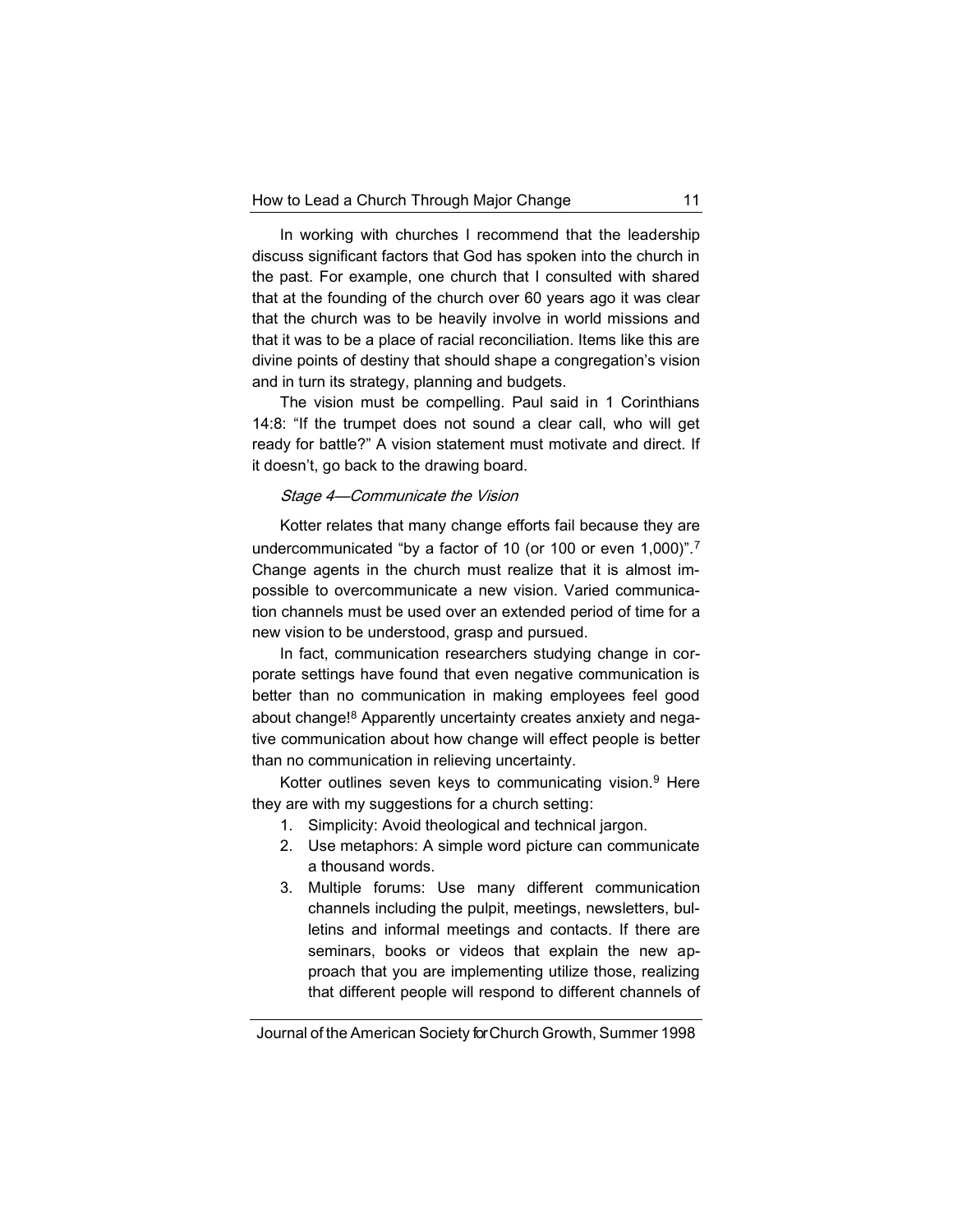communication more readily.

- 4. Repetition: Remember all of us need to hear new ideas multiple times before they soak in. How many times did you hear the gospel before you personally responded? Don't expect people to understand and respond to ideas the first time they are presented.
- 5. Leadership by example: The pastor and key leaders must "put their money were their mouth is," so to speak. If the new ideas are truly important to them they must invest their own time and energy there, or people will assume change is not really a priority.
- 6. Explanation of seeming inconsistencies: If some things in the church conflict with the new changes, yet it is not time to change them, communicate the reasons honestly and openly or people will get mixed messages.
- 7. Give-and-take: The most powerful communication is two-way. Listen to people's concern, questions and suggestions. Listening will improve both your communication and your new ideas.

## Stage 5—Empower Members for Broad-Based Action

Kotter's actual wording is empower "employees" but I have translated it to "members." For a change to take root and effect the entire direction of the church, it will require action on a broad scale. Many times people are actually in favor of the change, yet are at a loss to implement it because of structural barriers built in to the church. Kotter outlines several key factors to effectively involve people in planned change.<sup>10</sup>

1. Make structures compatible with the vision. Enthusiasm and new plans are not enough for major change. Very often structural elements in the church must be modified to align themselves with the new vision or change will be blocked, no matter how much it is desired.

2. Provide training. New ways of doing things will require an investment in training. Training is expensive. It requires lots of time, money and energy. But without it, change is usually impossible. Here the change agents must clearly identify the new skills

Journal of the American Society for Church Growth, Summer 1998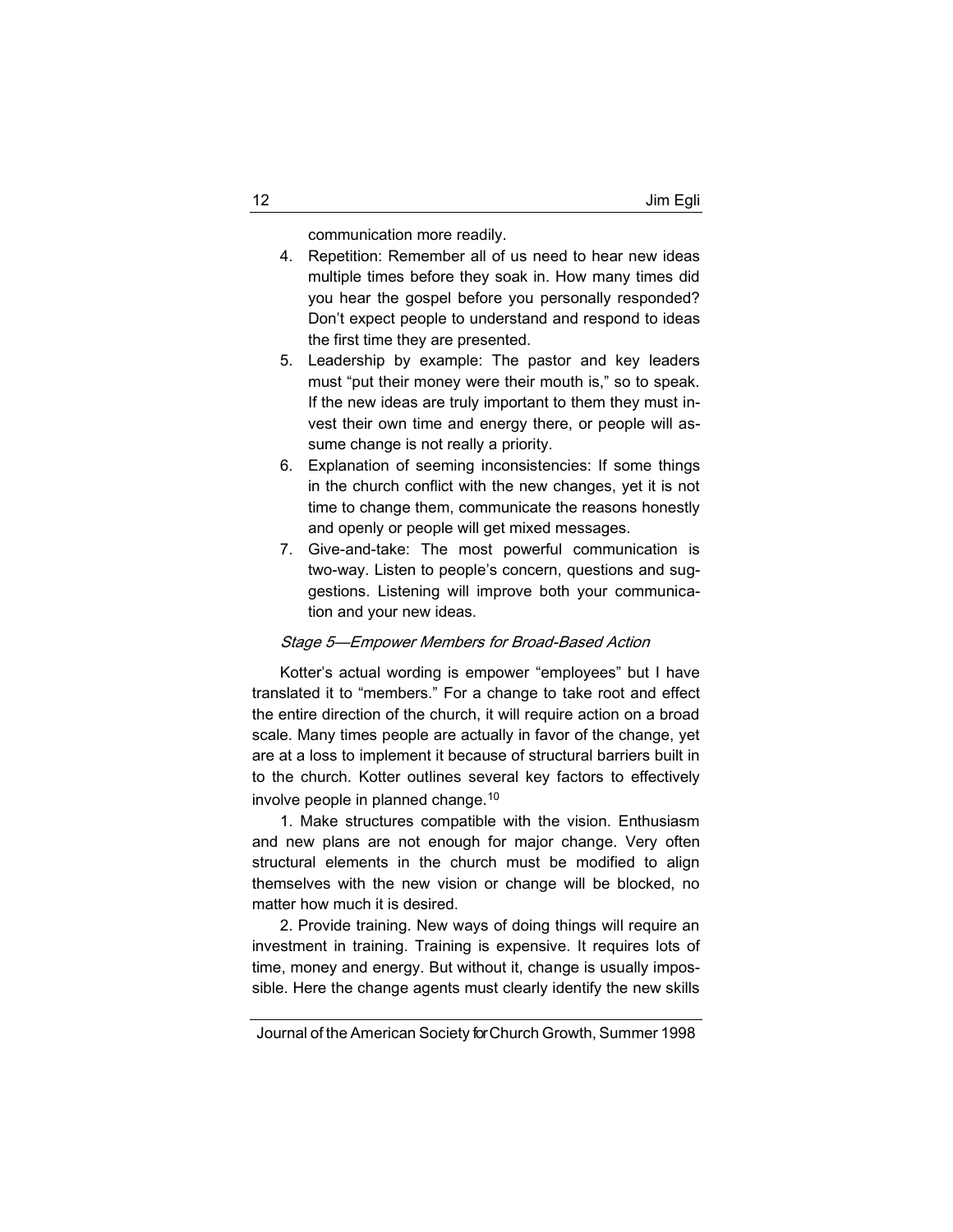and attitudes needed and supply or create the needed equipping. Most likely other churches have tried the new changes that you are implementing. They can help you know what training and other elements are needed as your church makes similar changes.

3. Align information and reward systems to the vision. All organizations, including churches, have reward systems—even if they are unconscious. People are shown appreciation, recognized and given visibility. Reward systems communicate to people what the church really values. Evaluate how this is down in your setting and find ways to reward and affirm those investing themselves in the new vision. This can greatly reduce resistance and accelerate change.

4. Confront leaders who are blocking change: Very often sincere people subtly sabotage change because they don't understand it or because they do not see how they personally can fit in to the new way of doing things. If these persons are not engaged, they can slowly kill change efforts. Instead of cutting these people off through political maneuvering, the best approach is to frankly dialogue with them and discuss what the changes could mean for them personally or their area of ministry. It could be that they can go along with the change or at least not covertly undermine it. Seek collaboration instead of conflict.

An important innovation concept to understand in relationship to empowerment is "reinvention." It is explained by Everett Rogers in his fascinating book *Diffusion of Innovation*. As he states, reinvention is "the degree to which an innovation is changed or modified by the user in the process of its adoption and implementation."<sup>11</sup> Reinvention means that a new idea or technology is seldom taken over as is, but is almost always altered as it is put into practice. For example, the non-profit organization that I work for—TOUCH Outreach Ministries—helps churches implementing a cell strategy. Churches always modify our recommended methods adapting them to their own setting. Often reinvention is good. Sometimes, however, key concepts are altered in ways that will ensure their failure or make change more difficult. As you communicate new vision to your church

Journal of the American Society for Church Growth, Summer 1998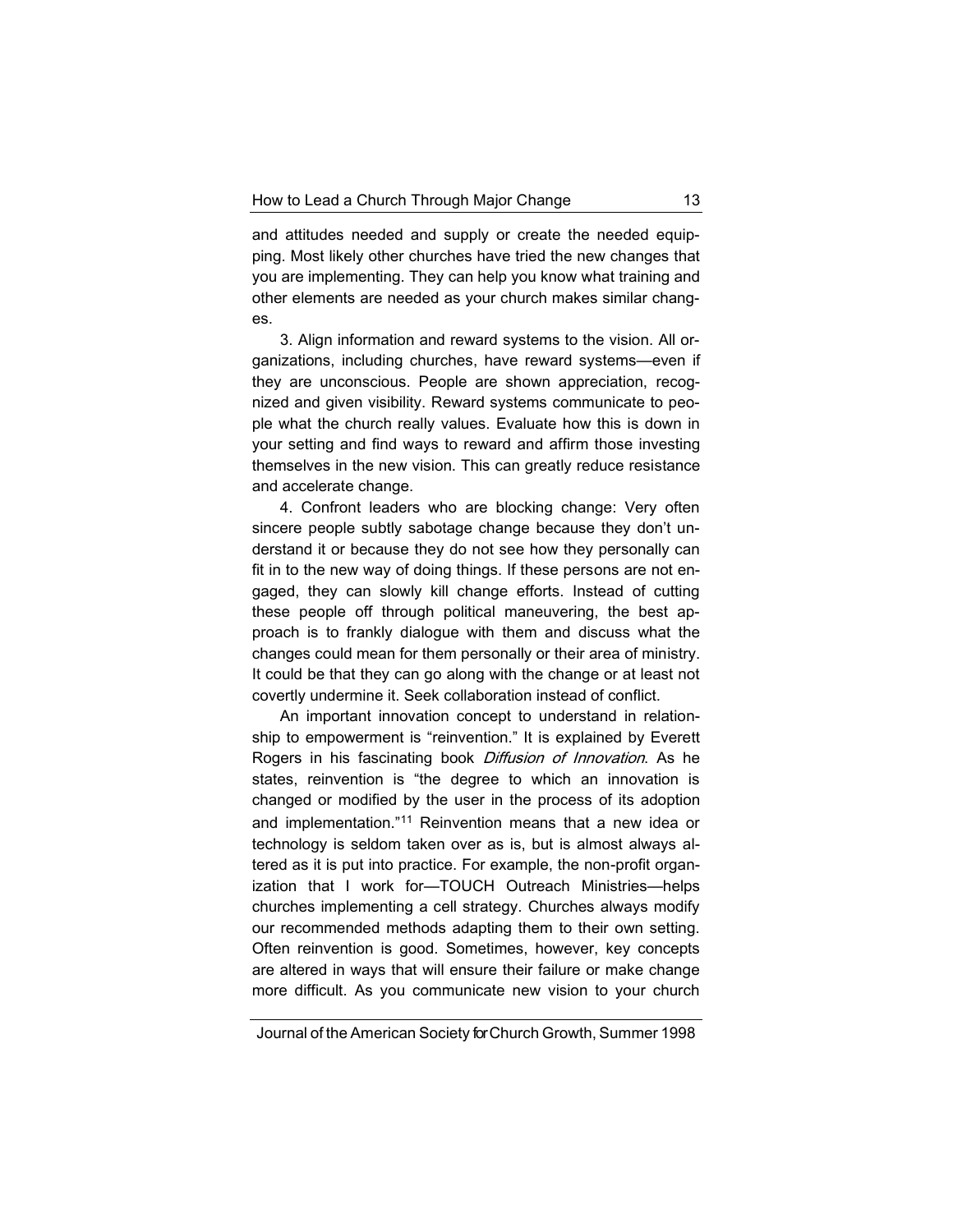there will also be some reinvention at each level. So you must set parameters and allow flexibility at the same time. For example, if you are implementing cell groups, you might let people innovate as to when the groups meet and what population segment or part of town their group targets. To ensure quality, however, you would want to have consistency on the purpose and formats of the meetings and how leaders are trained.

Empowering members means communicating a clear vision and plan. Then equipping them to fulfill that plan in the unique ways that God is calling them as you give them the necessary training, reinforcement, guidelines and support.

#### Stage 6—Generate Short-Term Wins

This key concept is often over-looked by change agents and is a major cause for failure. Large change efforts take a longtime before they are genuinely integrated within the life of the church. Kotter states that in the business world change efforts generally take from three to ten years.<sup>12</sup> He points out, "Most people won't go on the long march unless they see compelling evidence within six to eighteen months that the journey is producing expected results. Without short term wins, too many employees give up or actively join the resistance."<sup>13</sup> Paul Mundey in his book Unlocking Church Doors: 10 Keys to Positive Change makes the same point: "The launch of any change effort accelerates with signs of success and movement. A common leadership error is to bank only on long-term results, rather than to attempt quick wins as well. Both are necessary in an effective implementation process."<sup>14</sup>

Short term wins are crucial for several reasons. They provide evidence that the sacrifices necessary for implementing change are worth it. They give those investing most heavily in the change a deserving pat on the back. Short-term wins also allow you to fine tune your strategy with concrete data and real-life learnings.

Kotter points out another crucial benefit of short-term wins:

... quick performance improvements undermine the efforts of cynics and major league resisters. Wins don't necessarily quiet

Journal of the American Society for Church Growth, Summer 1998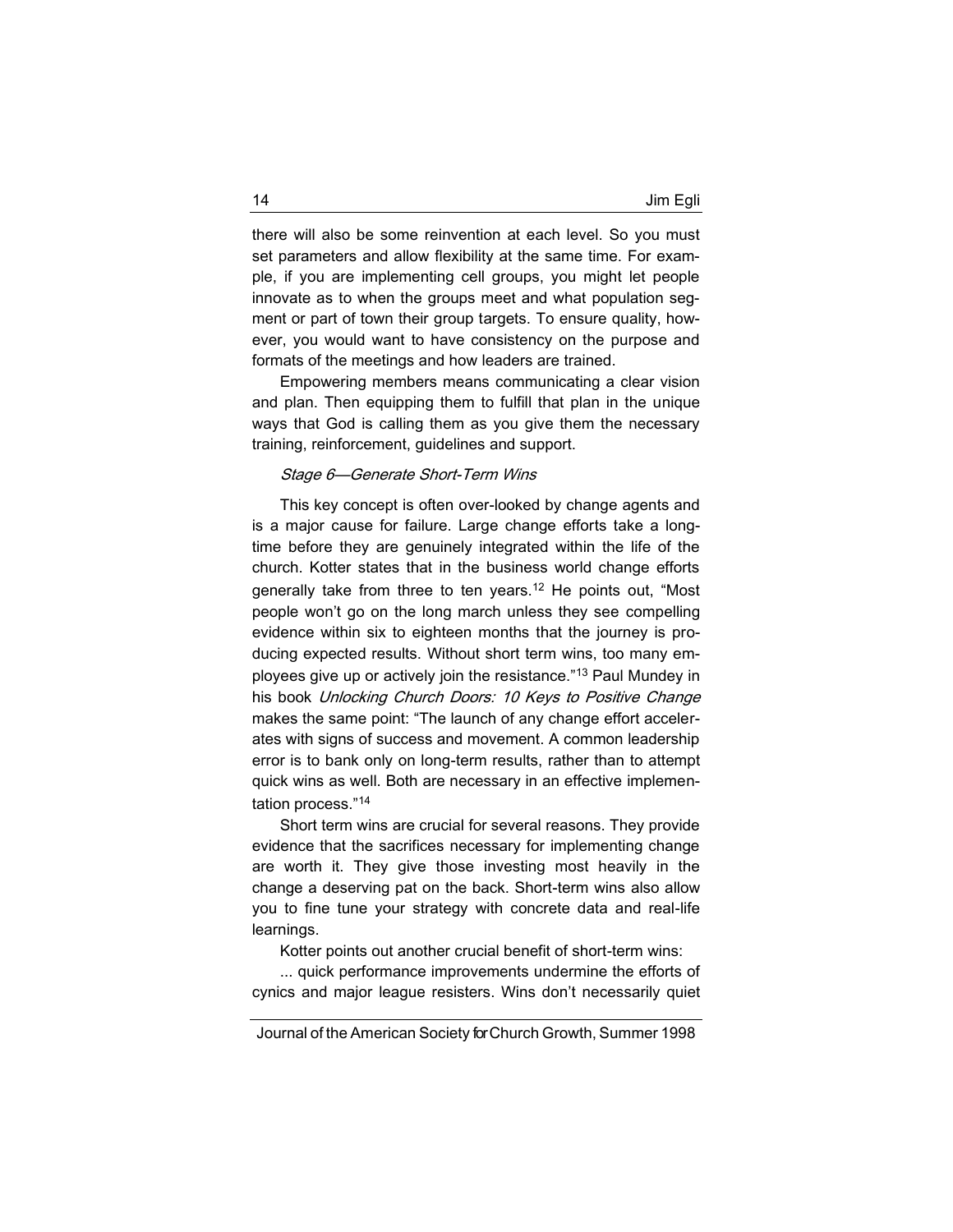all of these people (which is probably good, since diversity of opinion can keep a firm from blindly walking off a cliff), but they take some of the ammunition out of opponents' hands and make it much more difficult to take cheap shots at those trying to implement needed changes. As a general rule, the more cynics and resisters, the more important are short-term wins.<sup>15</sup>

Effective short-term wins must be visible and clearly related to the change effort. They are so important that they can not be left to chance. At the onset of the implementation process the guiding coalition needs to look for strategic areas to begin their efforts where they will most readily see results. For example, one church implementing cell groups began among college students where they had a strong leadership base and ready interest. Results were substantial and visible. This created momentum, learnings and experienced leaders to later implement cell groups broadly in the church.

# Stage 7—Consolidate Gains and Produce More Change

Celebrating short-term wins is important and necessary but it can also have the reverse effect if the celebration sends the message that the hard work is done and now people can relax. It is important at this point to use the momentum created in the short-term to expand change efforts. Kotter gives five points for what this seventh stage should look like. Here they are with applications for a church:

- 1. More change, not less: Now is not the time to relax. The guiding coalition must use short-term wins to tackle larger and more difficult change.
- 2. More help: Additional leadership should be mobilized and perhaps additional staff must be added to support the new changes..
- 3. Leadership from the top: The pastor and key leaders must continue to clarify the vision and keep urgency levels up to see change through to its destination.
- 4. Leadership from below: As change is increased at this point in the process, leadership for specific areas and new projects is delegated to members with leadership

Journal of the American Society for Church Growth, Summer 1998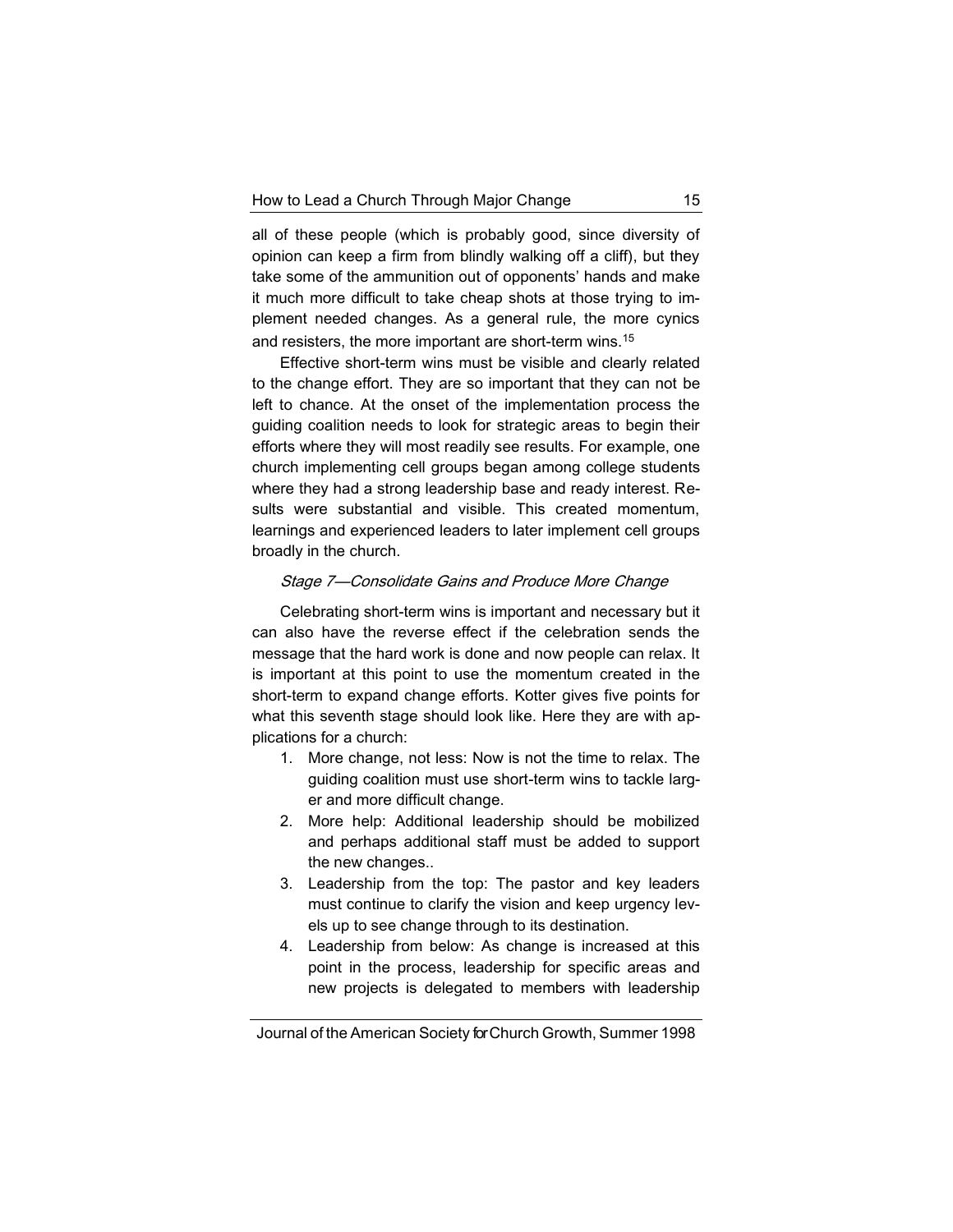and management giftings.

5. Reduction of peripheral systems: At this point inconsistencies in your administrative system may become apparent. Where it is advantageous, systems should be streamlined to keep efforts focused on the key vision and priorities.

In addition to Kotter's points, be mindful of the advice of Havelock for this phase in the change process. He states, "Part of the first round of evaluation should be a consideration of whether you or key members of your team have the requisite skills in different areas."<sup>16</sup> In other words, as you intensify efforts in this critical phase you should also strengthen resourcing and training. You have probably learned a fair amount from experience in your first change endeavors but you must again reach beyond yourself to get the outside expertise, training and counsel that will further improve and speed your efforts.

# Stage 8—Anchor New Approaches in the Culture

As change takes root in an organization or church the values corresponding to the structural changes must be embedded in its culture. In his article on "Organizational Culture," Edgar Schein points out: "Many organizational change programs that failed probably did so because they ignored cultural forces in organizations in which they were installed."<sup>17</sup> Culture is a largely invisible but powerful dimension of any organization. Culture is composed of the shared values and the behavior norms in a group. If the culture does not change along with structure, changes will typically revert back to previous patterns and behaviors. Interestingly, Kotter states,

One of the theories about change that has circulated widely over the past fifteen years might be summarized as follows: The biggest impediment to creating change in a group is culture. Therefore, the first step in a major transformation is to alter the norms and values. After the culture has been shifted, the rest of the change effort becomes more feasible and easier to put into effect.

Journal of the American Society for Church Growth, Summer 1998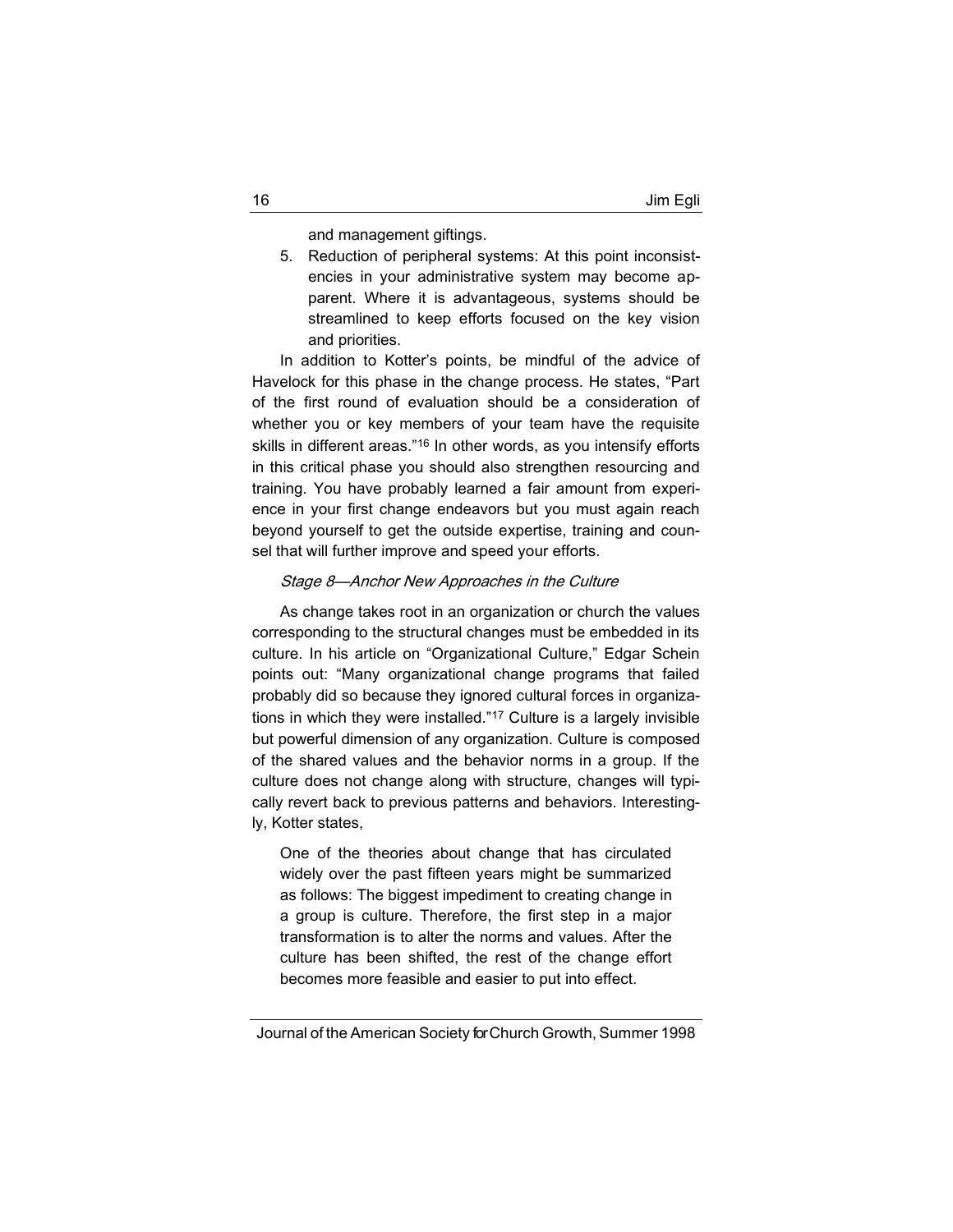I once believed in this model. But everything I've seen over the past decade tells me it's wrong.

Culture is not something that you manipulate easily. Attempts to grab it and twist it into a new shape never work because you can't grab it. Culture changes only after you have successfully altered people's actions, after the new behavior produces some group benefit for a period of time, and after people see the connection between the new actions and the performance improvement. Thus, most cultural changes happen in stage 8, not stage 1.<sup>18</sup>

Kotter is not trying to say that cultural issues should left entirely until stage 8. They must be addresses and strategized throughout the process but significant cultural change will likely not occur until the later phases of the change process.

How are changes anchored in an organizational culture?

- 1. Talk about it. The benefits from the changes must be highlighted and the corresponding value changes emphasized. Pastors and leaders must articulate the new values and how they fit with Biblical themes and admonitions.
- 2. Affirm the old culture while embracing the new. It could be that the old culture served your church well. Thank God for its positive attributes while you consciously move on to something new.
- 3. Eliminate leadership and staff that does not fit the new culture. Habits formed over years and decades are very difficult to change. If some people cannot ultimately make changes that God is calling the church to, they may need to step out of key leadership roles into other positions.
- 4. Promote those who best fit the new culture. As you move people into leadership positions you must be sensitive to whether they are going to fit or undermine the needed values and culture.

Additionally Schein commends that leaders can "create new emotionally charged rituals and develop symbols and artifacts

Journal of the American Society for Church Growth, Summer 1998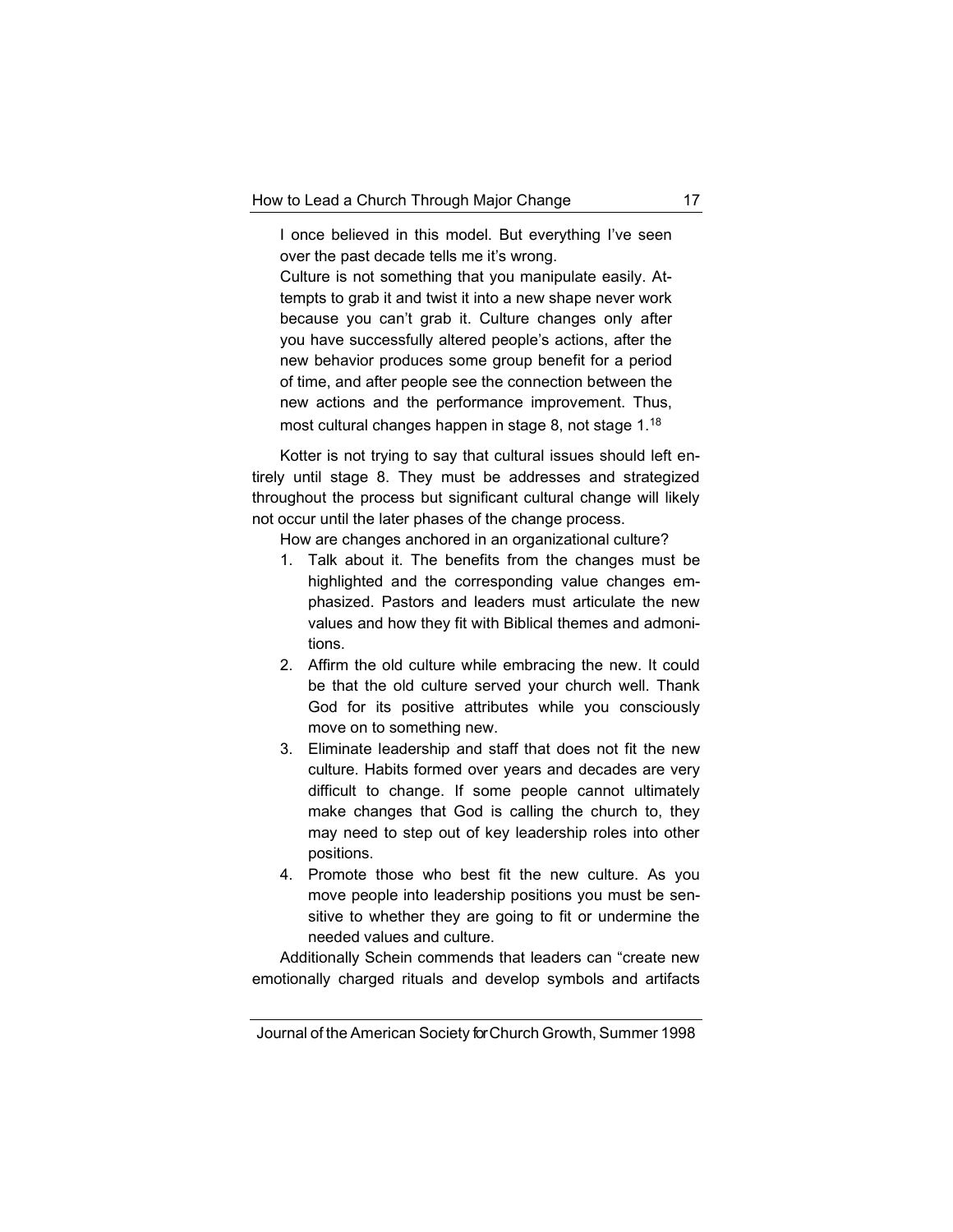around the new assumptions to be embraced."<sup>19</sup> This can be very powerful. For example a youth pastor I consulted, put in place a new leadership development system and ministry mobilization program. To go along with it he gave teenagers involved in different levels of ministry appropriate T-shirts with the logo for their ministry. Team leaders received attractive sport shirts embroidered with the same logo and titles designating their role. At the next level, volunteer staff were awarded sharp-looking jackets that also reinforced the mission of the ministry and their leadership role. This all went to reinforce the larger changes taking place in the ministry and showed that the church and youth pastor were serious about the changes. The clothing gave visibility to what was taking place and gave the youth clear goals to strive for. It got people attention and helped realign values and behavior. Spiritual dynamics were perhaps more important, but these external displays were powerful reinforcement that greatly contributed to a successful reorientation of the ministry.

### Putting It All Together

Perhaps in reading about the stages of successful change you can see why change efforts you have initiated in the past have succeeded or failed. Inevitably, it is tempting for change agents to charge ahead and to try to eliminate or shorten certain phases. Major change, however, almost invariably requires each of these steps in order to succeed and thrive.

Are you currently involved in a major change in your church? What stage are you in? What do you need to do next to ensure that your efforts are as effective as possible?

Are you contemplating a new approach or project in the near future? What does the outline of these eight stages teach you? What stage or stages are you tempted to skip? What might be the consequences if you do? How can you use the outline of these stages to plan an effective change initiative?

If God is calling you to be a change agent, there are many encouraging and insightful examples in the Bible. One of the greatest change agents in the Old Testament was Joshua. As a young man he was one of the spies sent into Canaan. He could

Journal of the American Society for Church Growth, Summer 1998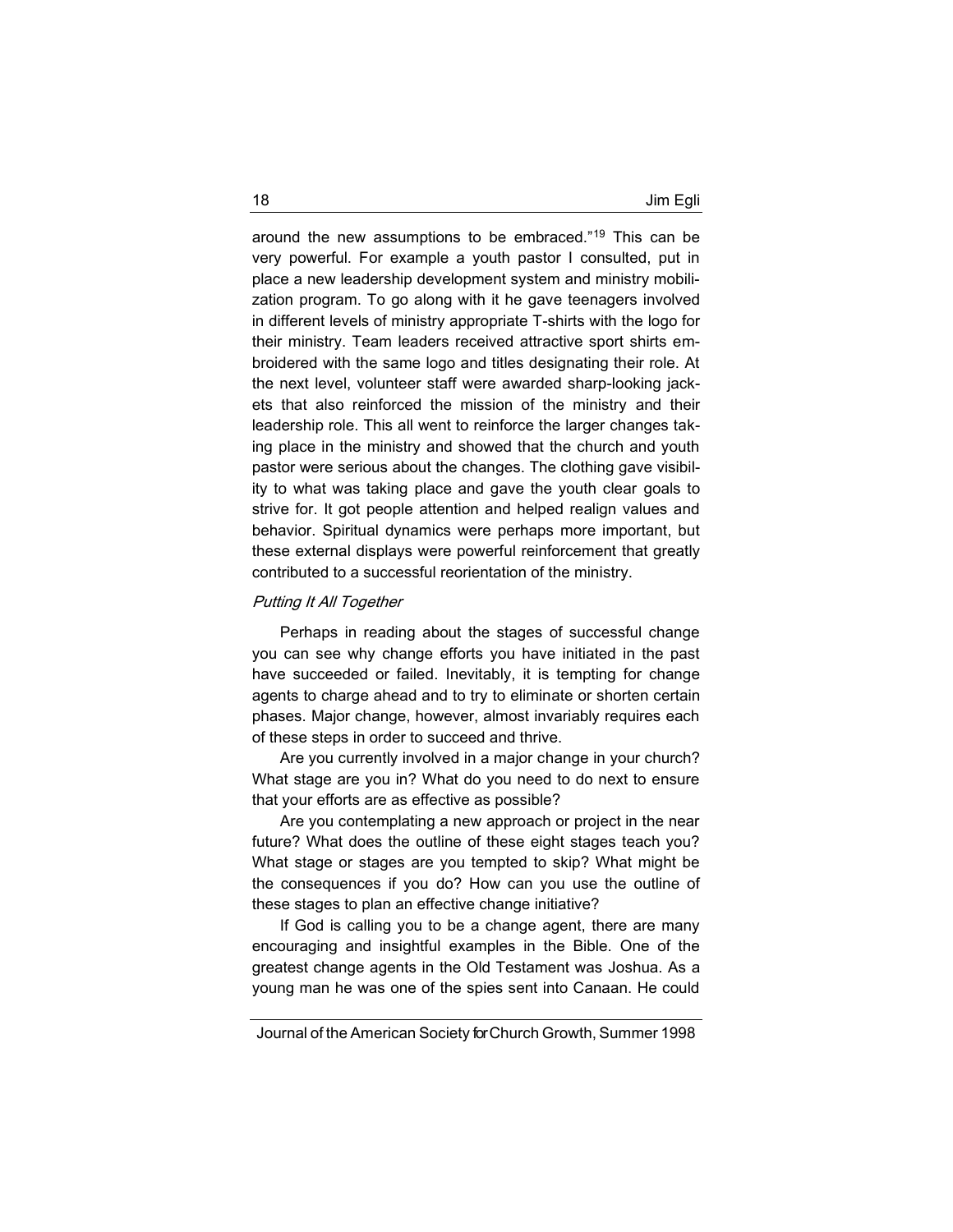see the future when others couldn't. He recognized the obstacles ahead, but knew that God was larger than the obstacles. No one listened at that time. But later in life he was put in charge of the change efforts and successfully led God's people to their new destination. It must have seemed overwhelming when he took over from Moses, but God's clear word came to him as he took command. It is the same word for every change agent that God calls today: "Have not I commanded you? Be strong and courageous. Do not be terrified; do not be discouraged, for the LORD your God will be with you wherever you go" (Joshua 1:9).

**Writer** 

Egli, Jim.

# NOTES

1. Jerry I., Porras and Robert C. Silvers, "Organizational Development and Transformation," Organizational Development and Transformation: Managing Effective Change, ed. Wendell L. French, Cecil H. Bell, Jr., and Robert A. Zawacki, 4th edition (Chicago: Irwin, 1994), 95.

2. John P. Kotter, Leading Change (Boston: Harvard Business School Press, 1996), 21.

3. Ronald Havelock, *The Change Agent's Guide*, 2nd edition (Engelwood Cliffs, New Jersey: Educational Technology Publications, 1995), 55.

## 4. Kotter, 66.

5. Havelock, 64.

6. Kotter, 72.

7. Ibid., 9.

8. K. I. Miller and P. R. Monge, "Social Information and Employee Anxiety about Organizational Change," Human Communication Research 11 (1985), 365-386.

9. Kotter, 90.

10. Ibid., 115.

11. Everett M. Rogers, *Diffusion of Innovations*, 4th edition (New York: The Free Press, 1995), 175.

12. Kotter, 13.

14. Paul Mundey, Unlocking Church Doors: 10 Keys to Positive

Journal of the American Society for Church Growth, Summer 1998

<sup>13.</sup> Ibid., 11.